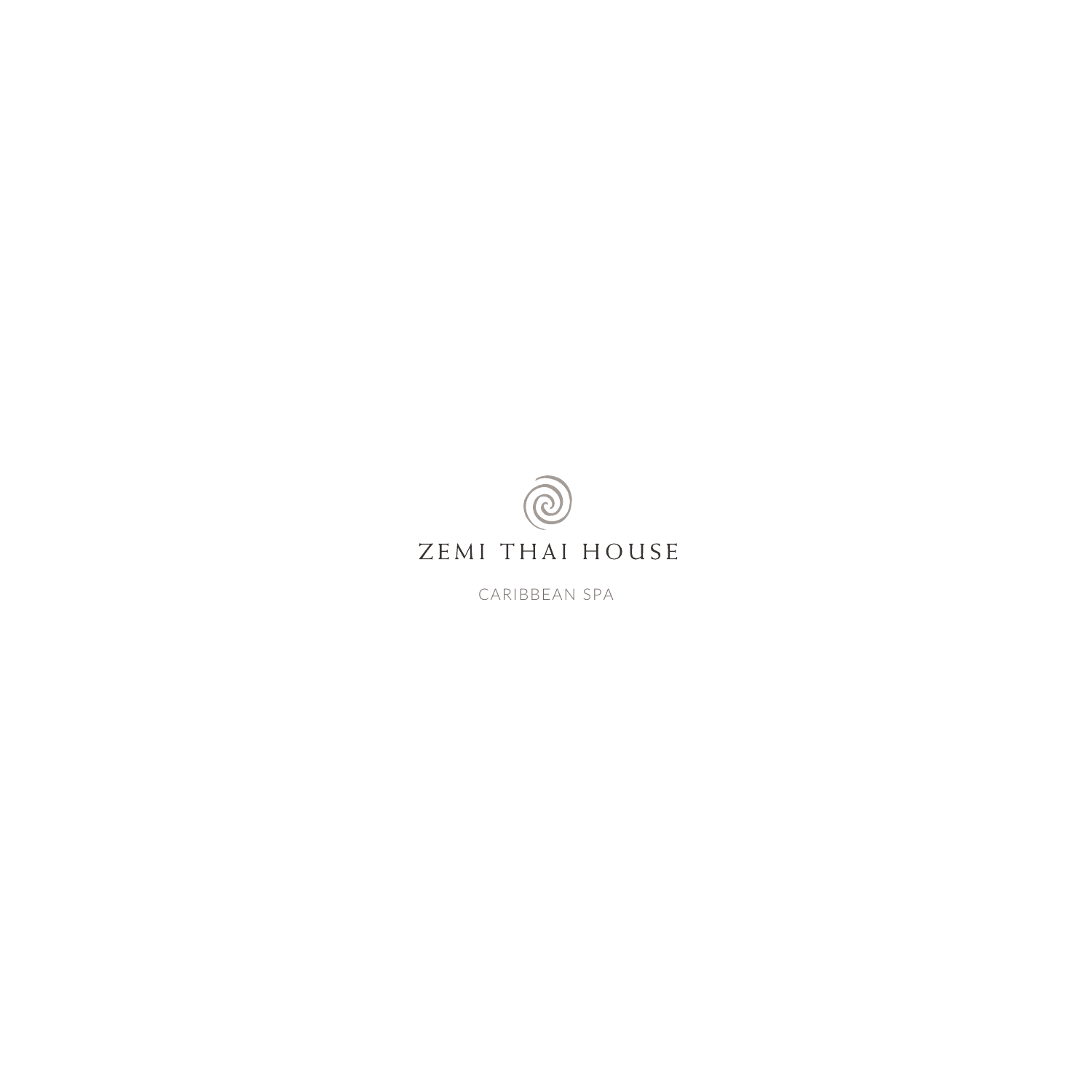## *"SAWADEE"*

## THAI HOUSE HISTORY

Our Thai House was originally built in Thailand around 300 years ago using traditional Thai building techniques, beautifully crafted with *"Mai Sak"* or Teak wood without nails.

In the early 1970's the house was carefully dismantled and each piece numbered then transported to Anguilla where it was painstakingly reassembled to its origins from the *Chiang Mai* region in Northern Thailand.

In 2016 when the hotel opened the house was converted to "Zemi Thai House Spa" offering five treatment suites for both couples and singles, a Hammam and the Juice Bar once the "Rice Barn" in the oldest part of the Thai House.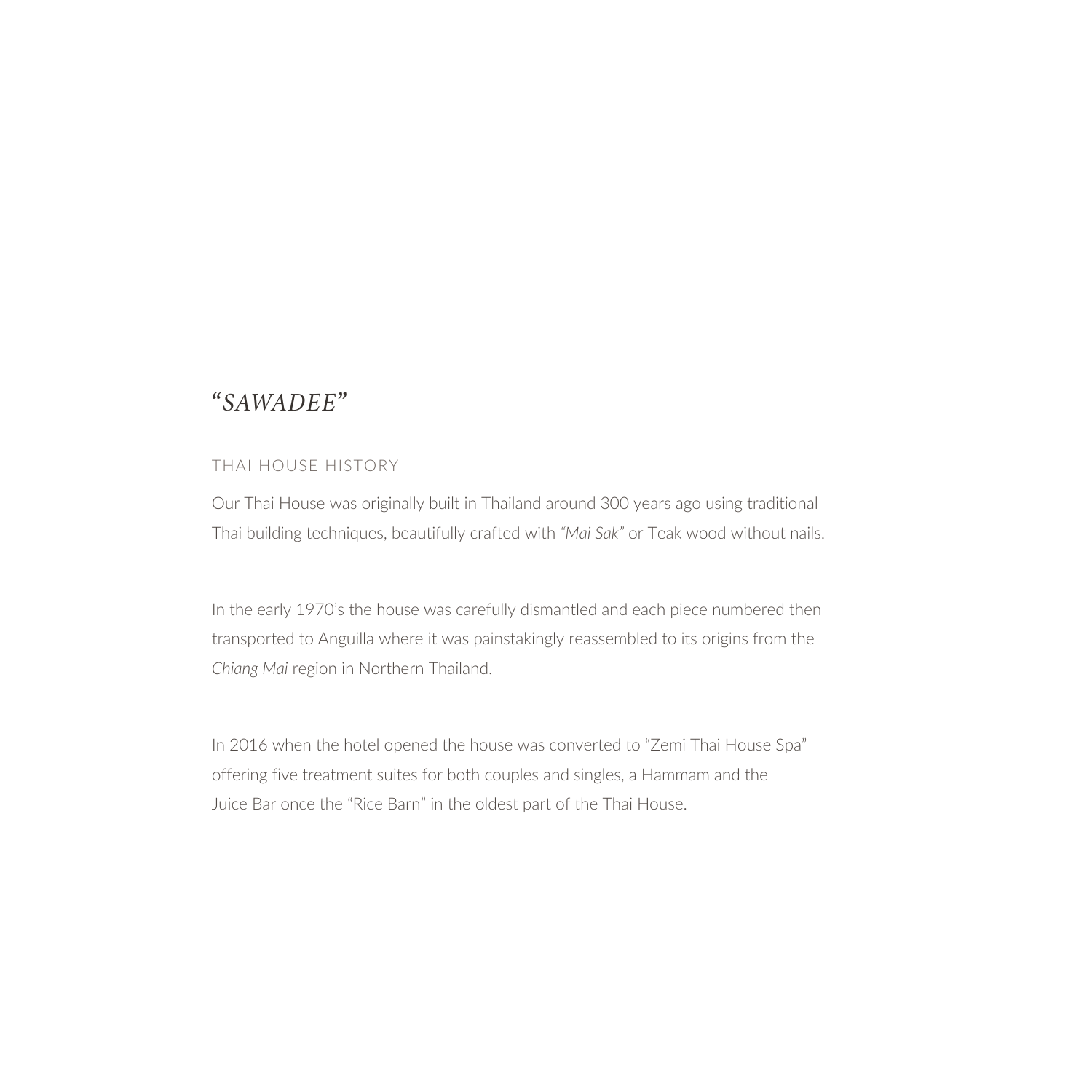ZEMI THAI HOUSE SPA services at Zemi Beach House welcomes you to step into a world of complete comfort, relaxation and rejuvenation.

OUR MISSION is to provide you with bespoke treatments designed to illuminate your beauty, hydrate your skin and restore your health.

We offer an extensive and customizable menu of spa and wellness for both men and women. Our professional Asian therapists and assistants will ensure that you have an unparalleled experience that will melt away your stress and replenish your mind, body and soul.

Encompassing the atmosphere of the hilly region of Northern Thailand along with soothing water features in the Aty Vitality Pool, we invite you to relax and indulge amongst our Thai experience.

Whether you choose a massage, body treatment or face ritual, the Thai House Spa offers you complete peace and harmony in a truly unique setting in the Caribbean.

*Revive, Rebalance and Renew…*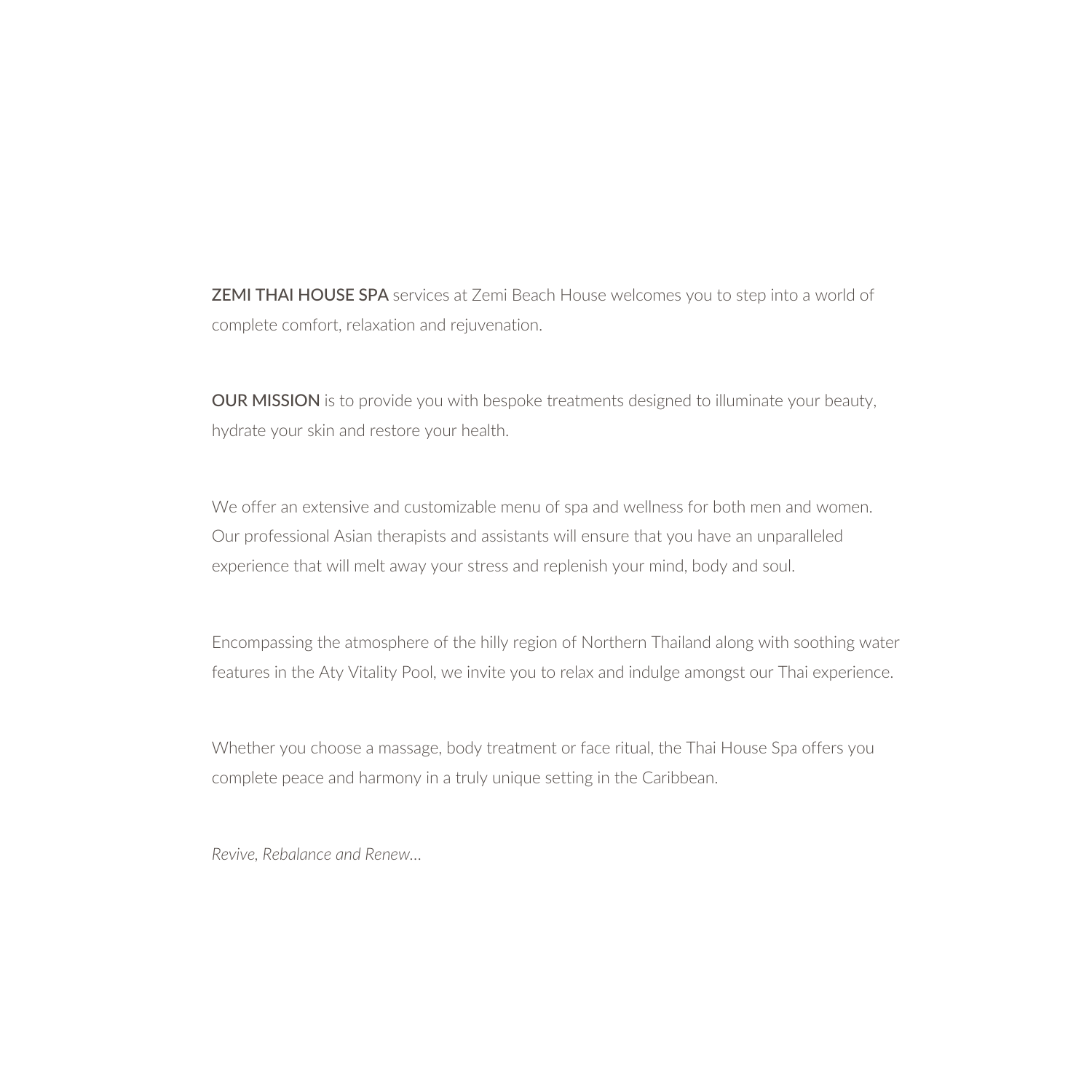## SIGNATURE BODY RITUALS

THE SECRETS RITUALS OF ZEMI - Soothing *80 minutes \$ 250*

This treatment begins with an aromatic bath ceremony. Soak in a personalized water bath made of therapeutic essences that deeply relax and restore physical harmony and prepare you for your massage. The Royal Thai massage was created in conjunction with Polynesian healers and inspired by authentic Lomi-Lomi movements which incorporate a combination of deep pressure and long continuous movements to focus on energy lines and support overall body function. Be prepared to achieve BLISS."

NUAD THAI PRA-KOB - Energizing *80 minutes \$ 250*

The ancient skill of Nuad- Thai massage, as listed on UNESCO's prestigious heritage list. An authentic Thai treatment with herbal poultice (lemongrass, clove, kaffir lime & camphor), including passive stretching and gentle pressure along the body's energy lines to increase flexibility, muscle relief and joint tension. The experience focuses your mind, promotes relaxation and spiritual growth.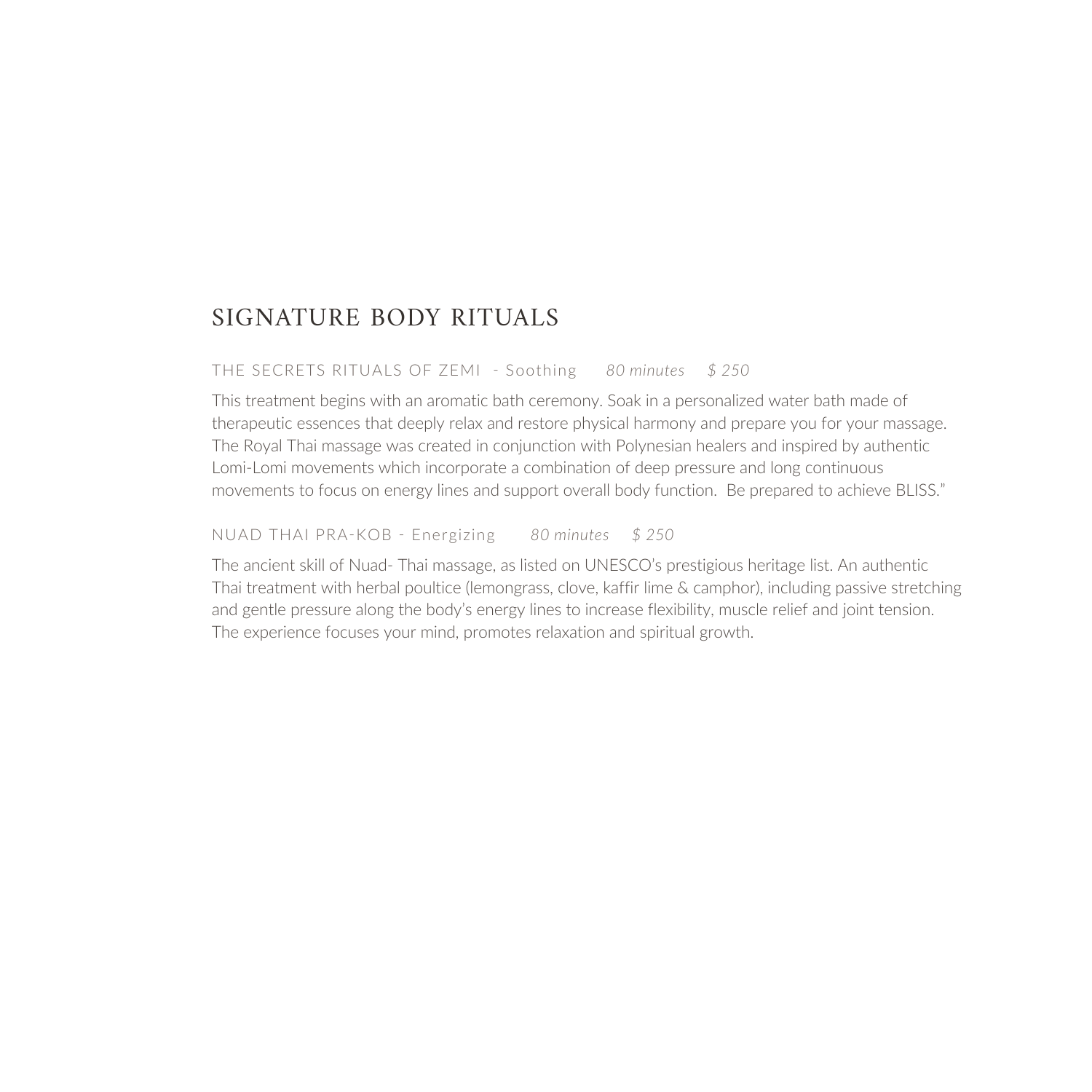## MASSAGE RITUALS

THERAPEUTIC WELL-BEING - Revival *50/80 minutes \$ 180 / \$ 250*

Using intuitive touch, our therapists create a custom massage in tune with your body's individual needs of the day after completion of an intake form. This concentrated treatment has been used successfully to work with chronic pain, soft tissue strains and sport injuries.

*\*Hot stones only available for 80 minutes session.*

FIVE ELEMENTS - Balancing *50/80 minutes \$ 170 / \$ 240*

Based on the five elements – fire, wood, earth, metal and water – renew your skin's balance using Elemental Herbology's (therapeutic massage oil blends) products and the expertise of our skilled massage therapists, tailored precisely to your physical and emotional desires. Enhancing blood circulation and relieving everyday aches and pains. True relaxation and a wonderful experience awaits!

BALINESE TIMELESS - Nurturing *50/80 minutes \$ 170 / \$ 240*

Experience techniques from this time honored Balinese massage ceremony. Enjoy a soothing massage with the addition of kneading and pressure point stimulation. Balanced stretching movements that restore your body's equilibrium. A subtle and aromatic blend of Frankincense, Mandarin, Cedar wood and Lime. Encourages deeper breathing to calm and center the mind with this balancing combination of nourishing oils to reduce stress.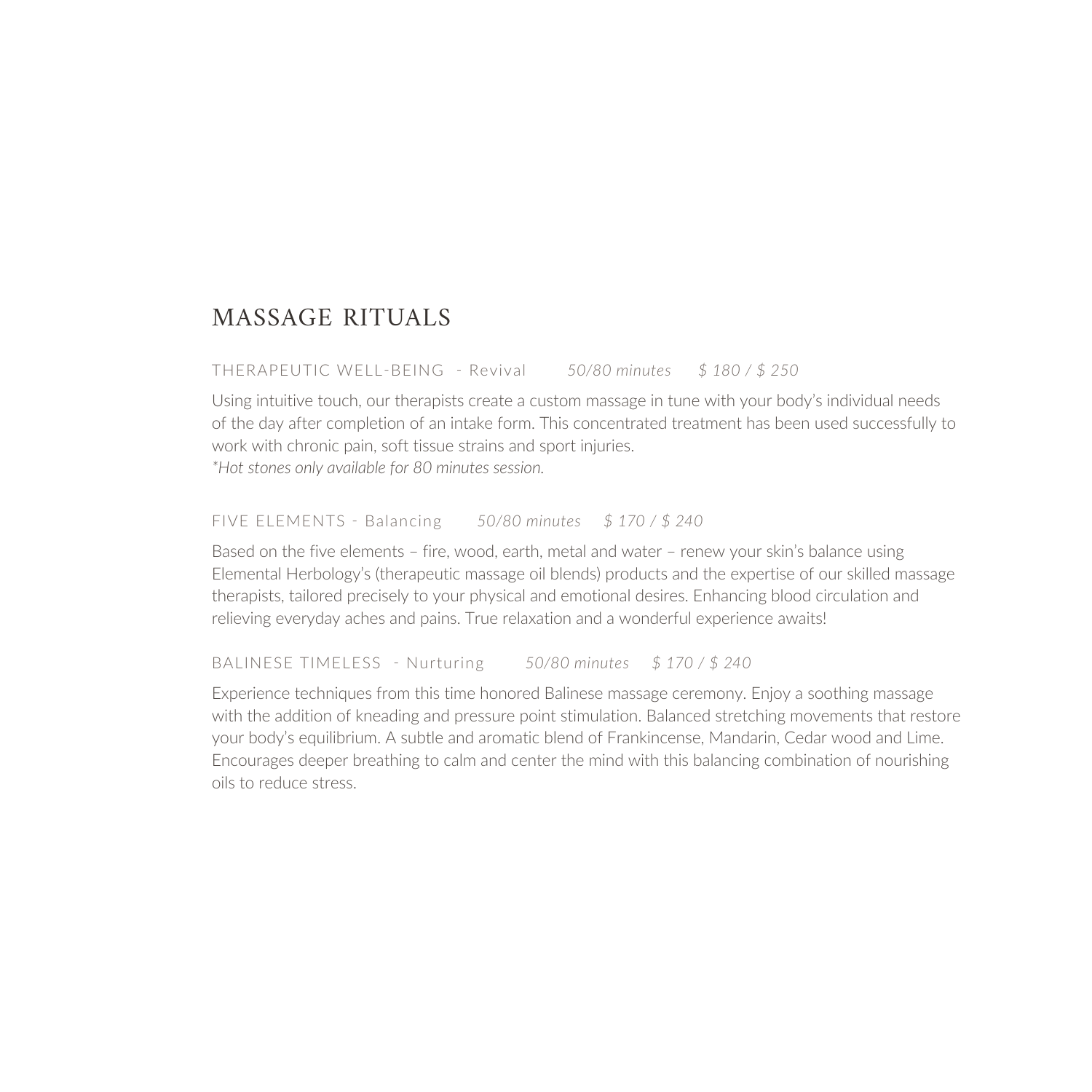## BODY TREATMENT RITUALS

POR DEE - Fit and Firm *80 minutes \$ 250*

This contouring treatment combines the "fat burning" properties of caffeine with a unique invigorating massage to fight against cellulite on the legs, stomach, hips, back and arms, resembling a firming cutaneous gymnastics session. Followed by fresh, smooth and detoxifying Algo clay.

NUAD FATHOAW - Light Feet Revitalizing *50 minutes \$ 180*

Offer your tired and irritated feet an authentic foot vacation with a treatment palette of soak, scrub, wrap with an unctuous Chinese herbal and an arnica pain relief gel, including a foot massage ritual of coziness and comfort.

#### NUAD SRI-SA - Organic Head & Scalp *50 minutes \$ 180*

A treatment focusing on the three higher "chakras" mind, body and spirit. Improving the flow of blood, lymph and oxygen throughout the upper body, leaving you balanced, serene and completely aware of your surroundings. Leave your hair glowing with hydrating brilliance organic hair mask.

KAD SEE CHA WHEE WAN - Choice of Body Polishing *30 minutes \$ 80*

*Smoothing Papaya Puree*

Perfect to prepare your skin for sun bathing and most suitable for your over-exposed skin, Papaya Puree a ritual of Siam that will deeply cleanse and delicately exfoliate to reveal a beautiful and healthy tropical toned skin.

### *Refining Aromatic Scrub*

This prescriptive aromatic scrub based on a centuries old North African ritual is the perfect antidote for tired and achy muscles. Ideal for the global traveler, active athlete or those with lingering pains. The warmth is soothing and the aromatic blends are deeply relaxing.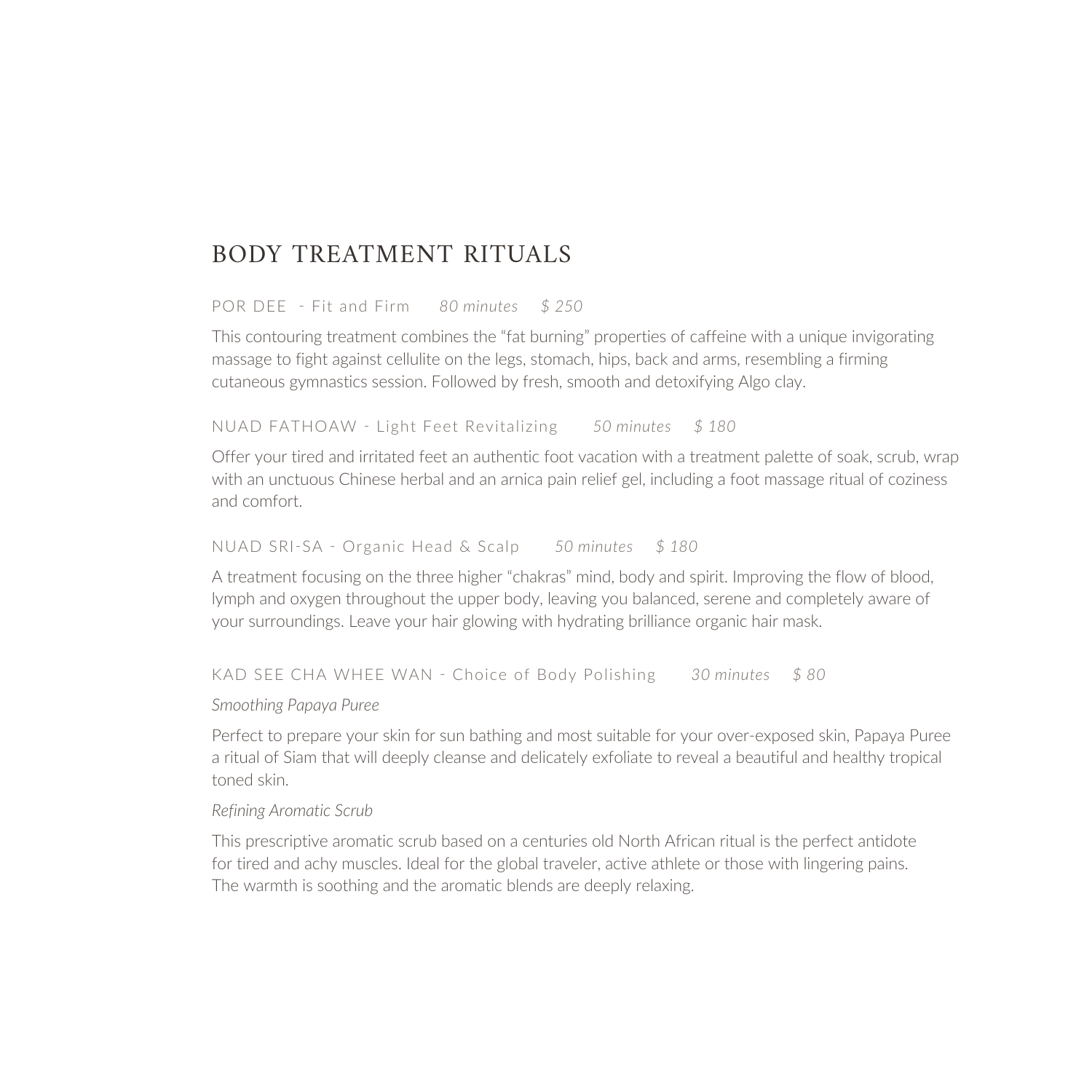# FACE RITUALS

### KO BI DO SUPREME - Instant Lifting Facial *80 minutes \$ 280*

An ancient Japanese manual face massage. Indulge in this luxurious facial that provides an instantaneous face lift. Rare oils and botanicals are utilized to provide an aromatic escape while fine lines and wrinkles are virtually erased. Skin is left firm, dewy and luminous.

ORIENTAL SKIN PERFECTION - Renewal Facial *50 minutes \$ 160*

Inspired by Balinese princesses and utilizing the "Flowers of the Supreme Gods;" this facial offers a deep pore cleansing treatment with natural AHA fruit acids that gently exfoliate the skin resulting in a clear, radiant complexion. Facial skin is left perfectly balanced and purified. Imperfections are treated and a glowing skin is revealed.

THE ULTIMATE EXPRESS - Purifying Facial *30 minutes \$ 80*

A 30 minute purifying facial for those with little time, but great need for a radiant skin ready for that special event or engagement. A deep pore cleansing, mask and moisture surge cream complete this express but beneficial treatment, enhanced with delicate scents of tropical flowers.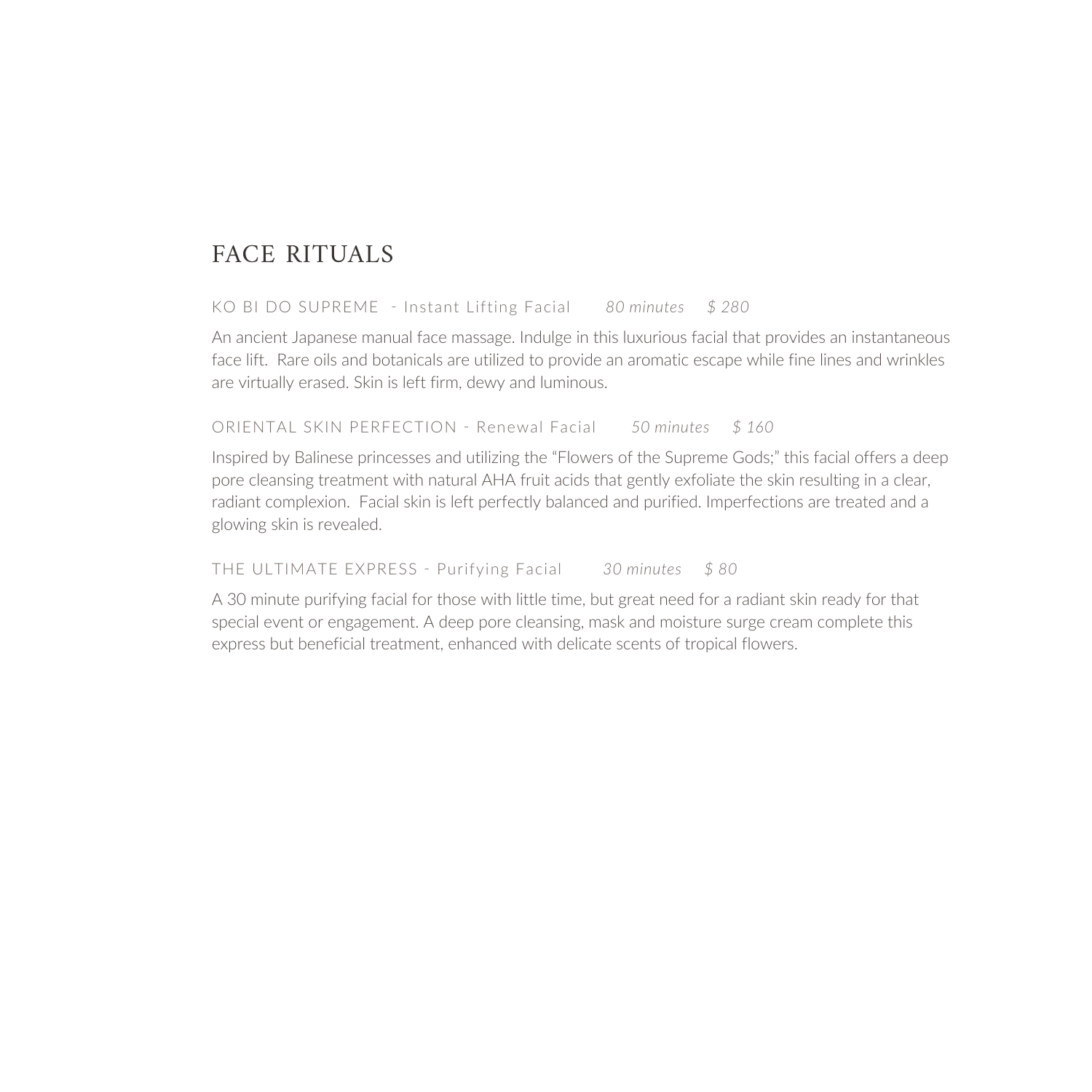# *"HAMMAM MAGHREBI"*

The Moroccan Bath popularly known as "Hammam Maghrebi" is a venerated Moroccan tradition which is practiced up to the present day where Moroccans regularly attend their local Hammams to cleanse themselves and socialize.

The primary benefit of Hammam is to clean the pores of impurities using "Beldi Black Soap" specialized mitt to remove the dry and dead skin, makes your skin absorb lotions better, applying lotions more quickly and evenly.

Discover the ancient practice of Hammam detoxifying, we encourage you to choose from the different levels of this purifying traditional Moroccan ritual.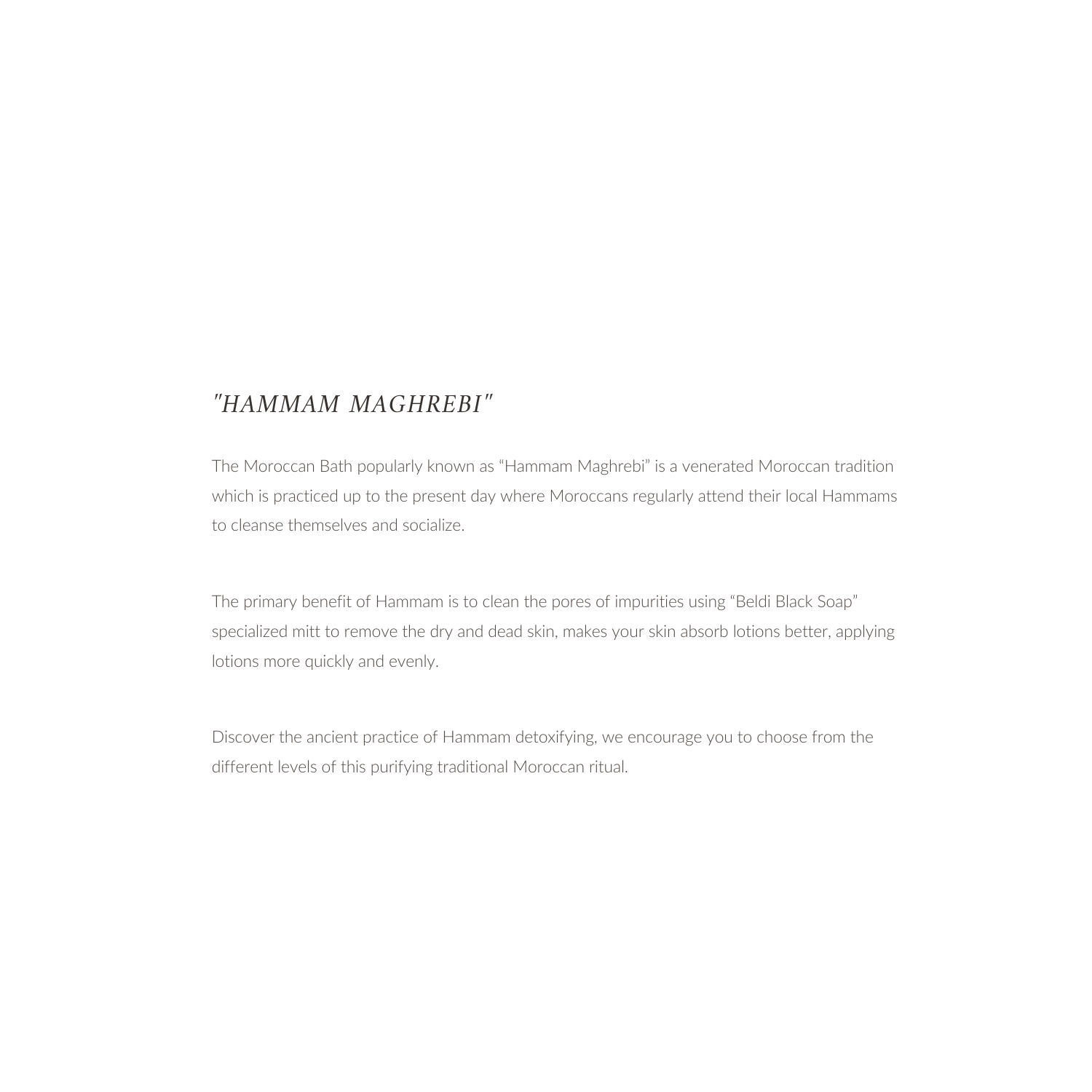## HAMMAM RITUALS

TRADITIONAL - Hammam *30 minutes \$ 90*

Treatment 1: Hot sauna Hammam, followed by a full body cleanse of North African beldi black olive soap. Finally, the body skin is expertly exfoliated with a natural cellulose Kassa glove to reveal a soft and satin smooth skin. An application of body oil completes.

REJUVENATING - Hammam and Mud *60 minutes \$ 170*

Treatment 2: Enjoy all the benefits of treatment 1 and indulge in a full body Rhassoul clay mask that deeply purifies while drawing out toxins. An application of an exotic blend of traditional Moroccan oils offers a moisture surge and satin smooth body skin.

INVIGORATING - Hammam, Mud and Massage *1hr 50 minutes \$ 290*

Treatment 3: Enjoy all the benefits of treatment 1 and 2 and receive a sensational North African massage. Utilizing long stroke movements and lymphatic drainage techniques. Escape to bliss while the body is deeply detoxified and mind-body balance occurs.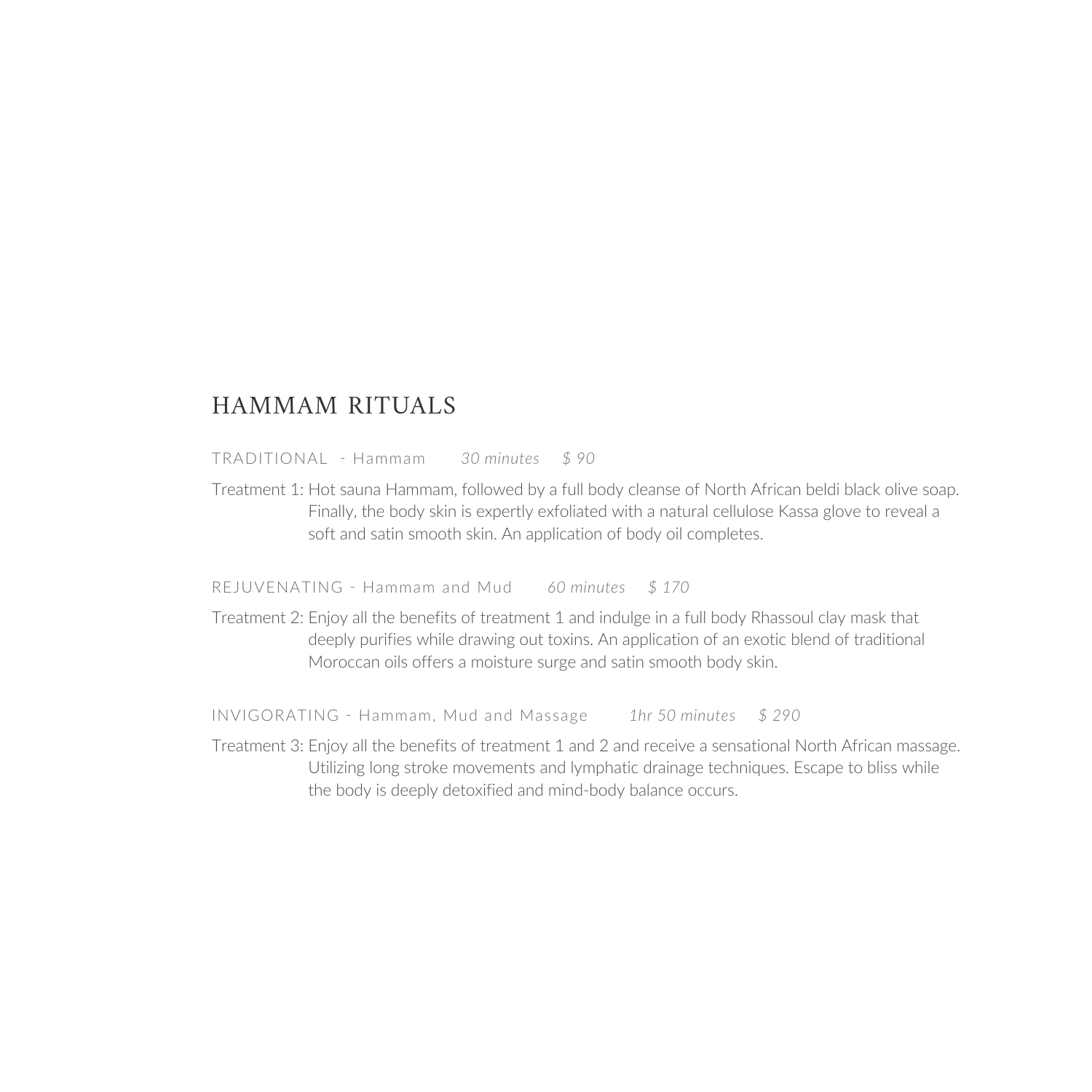# WELLNESS ESCAPE

#### ESSENCE OF SIAM - Serene *1 hour 50 minutes \$ 290*

Includes: Meditation, Papaya Puree Body Scrub, Nuad Thai Pra Kob Massage

A beautiful ritual incorporating natural elements of Thailand. Enhance self-awareness and tranquility of mind through the process of meditation. A tropical Papaya Puree polish that deeply cleanses and tones your skin prior to a traditional Thai massage. An herbal compress releases the essential oils of the medicinal herbs, allowing them to penetrate the skin and enrich your sensual mood. Create a feeling of "Sabai" happiness, ease and balance.

BALINESE BOREH SPIRIT - Healing *1 hour 50 minutes \$ 290*

Includes: Hatha Yoga Stretching, Body Scrub and Balinese Timeless massage

An enveloping sense of well-being inspired by a traditional Balinese healing treatment. Experience a mixture of homemade "Boreh" spiced full body wrap, which will relieve your sore muscles. Complete the ceremony with a relaxing Balinese Timeless massage. A healthy Jamu quencher will be served upon conclusion of your escape.

OCEAN OF BLISS FOR TWO - Romance *2 hour 20 minutes \$ 550 - couple / \$ 320 - single*

Includes: Five Elements Massage and a choice of Body Polishing or The Ultimate Express Facial including Hand on Hand Massage Lesson

Spark your romance with our couple's spa experience. Begin this delightful journey with Five Elements Massage, followed with your preferred choice of body scrub or express purifying facial. This treatment is designed to encourage togetherness and valuable quality time. Finally let our caring therapists guide you through a hand on hand massage for your companion.

INDULGENT TOUCH - Flawless *3 hour \$ 390*

Includes: Dry Body Scrub, Detoxifying Body Wrap, Organic Hair Mask, Oriental Skin Perfection Facial and Classic Manicure or Pedicure

An indulgent reward for that special occasion to rejuvenate and beautify. Start the journey with a dry body exfoliation and invigorating body wrap, whilst an organic hair mask is applied. Continue with an Oriental Skin Perfection Facial. A classic treatment that leaves and or feet feeling silky smooth. Includes intensive moisturizing therapy to fulfill self-love from top to toe.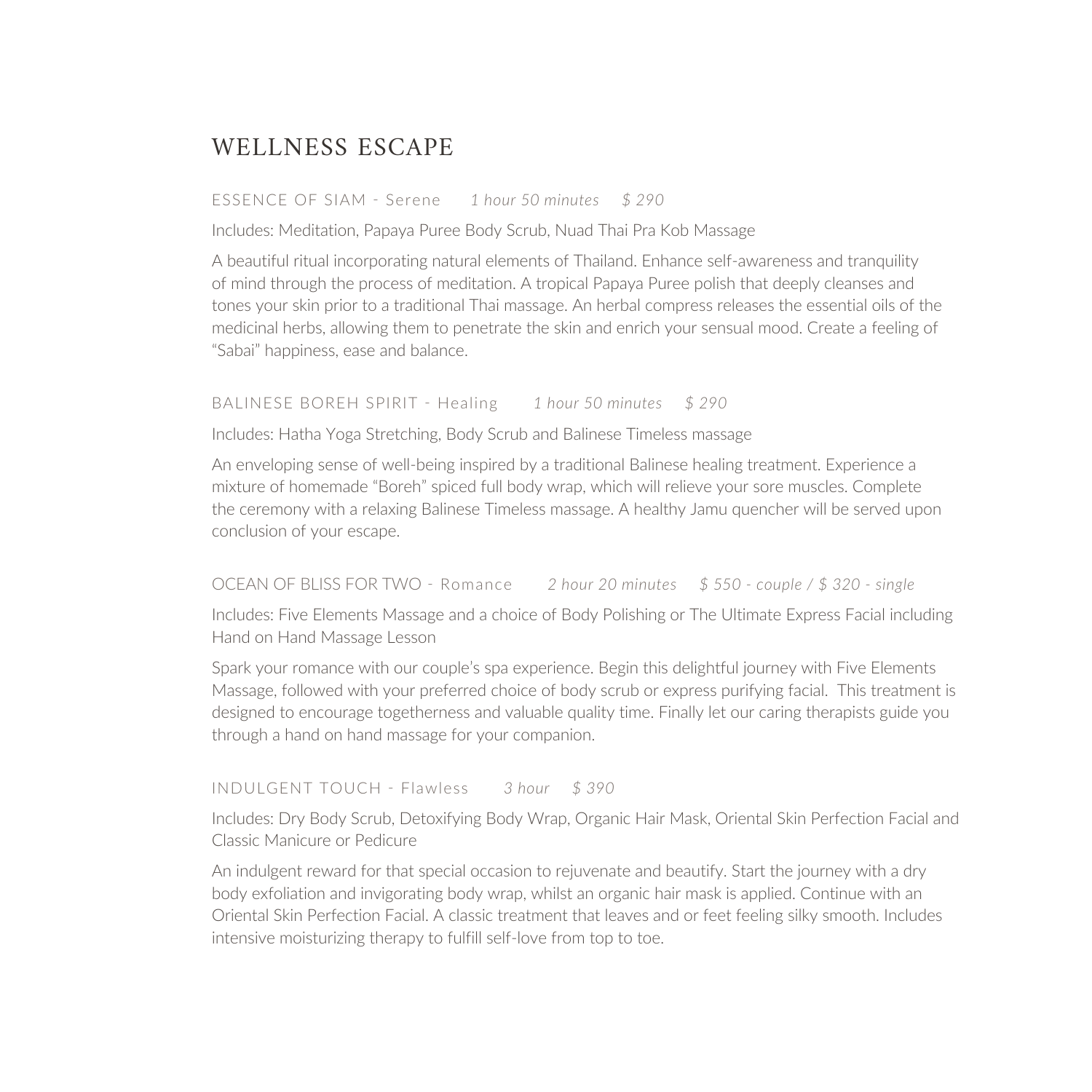## ADD-ON SPA RITUALS

#### BLISSFUL ENHANCEMENTS *30 minutes \$ 80*

Enjoy a personal touch, allow our qualified therapists to take you through a perfect combination of massage techniques and treatments, focusing on your preferred areas of the body.

## Selected treatments include:

Papaya Puree

Aromatic Scrub

Back massage

Foot massage

Express Facial

Angel Hand Treatment

*\*Receive any of the above Add-On Spa Rituals for only \$60 when booking any of our 50/80 minute treatments.*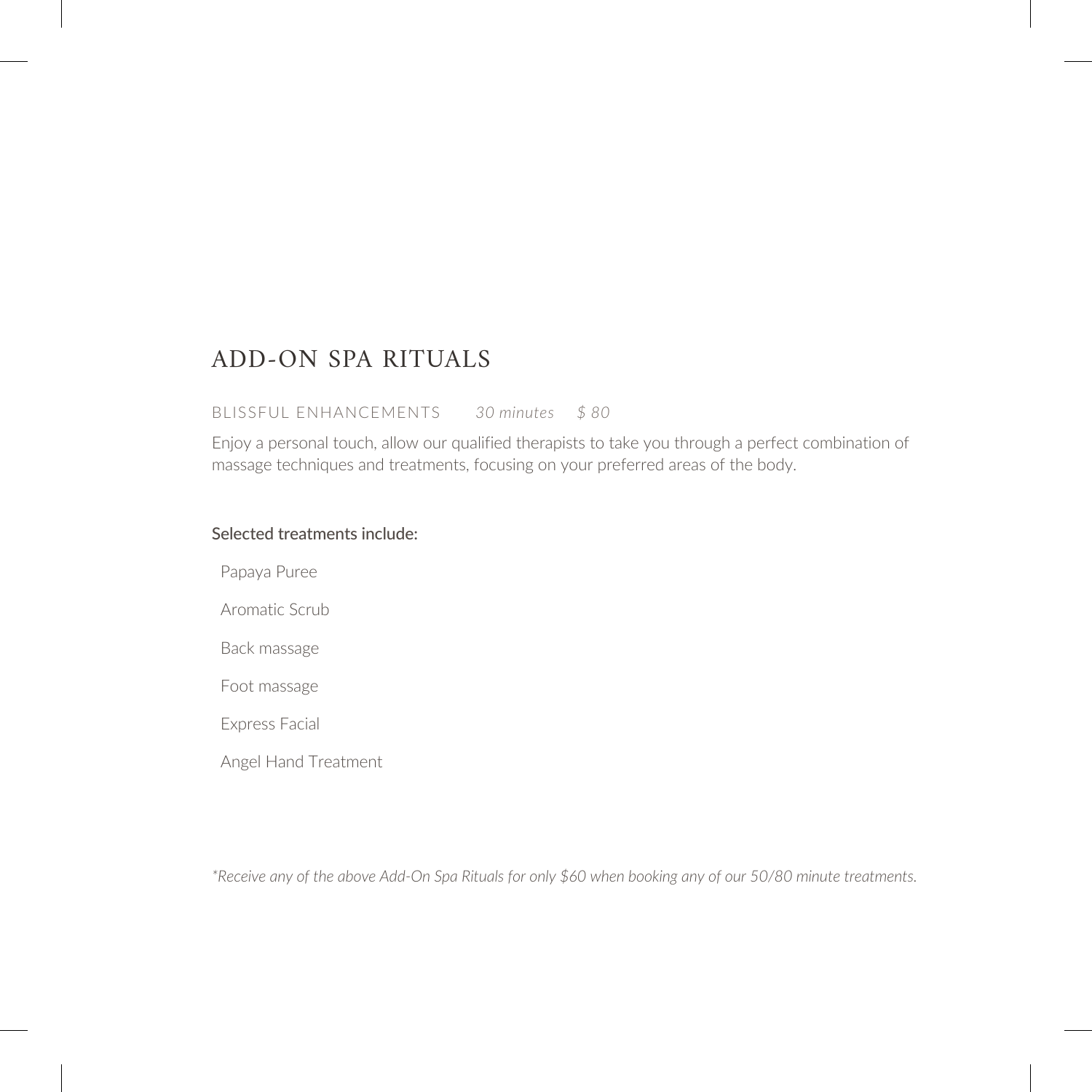# NAILS RITUALS

| CLASSIC MANICURF | 30 minutes | \$60 |  |
|------------------|------------|------|--|
| CLASSIC PEDICURE | 45 minutes | \$75 |  |

A relaxing treatment that leaves hands/feet feeling silky smooth. Nails are cut and shaped, cuticles care, finished with a moisturizing lotion and polish.

|  | GEL COUTURE MANICURE  | 30 minutes | \$25 |
|--|-----------------------|------------|------|
|  | GEL COUTURE PEDICURE. | 30 minutes | \$35 |

A perfect gel couture polish application that lasts up to fourteen days.

| FRENCH MANICURE        | 30 minutes | \$25 |
|------------------------|------------|------|
| <b>FRENCH PEDICURE</b> | 30 minutes | \$35 |

Classic French pedicure for natural healthy looking nails.

EXPRESS POLISH APPLICATION *15 minutes \$ 20* Perfect for when you're on the go. Nails are shaped, filed and buffed to perfection, and the nail polish of your choice is meticulously applied.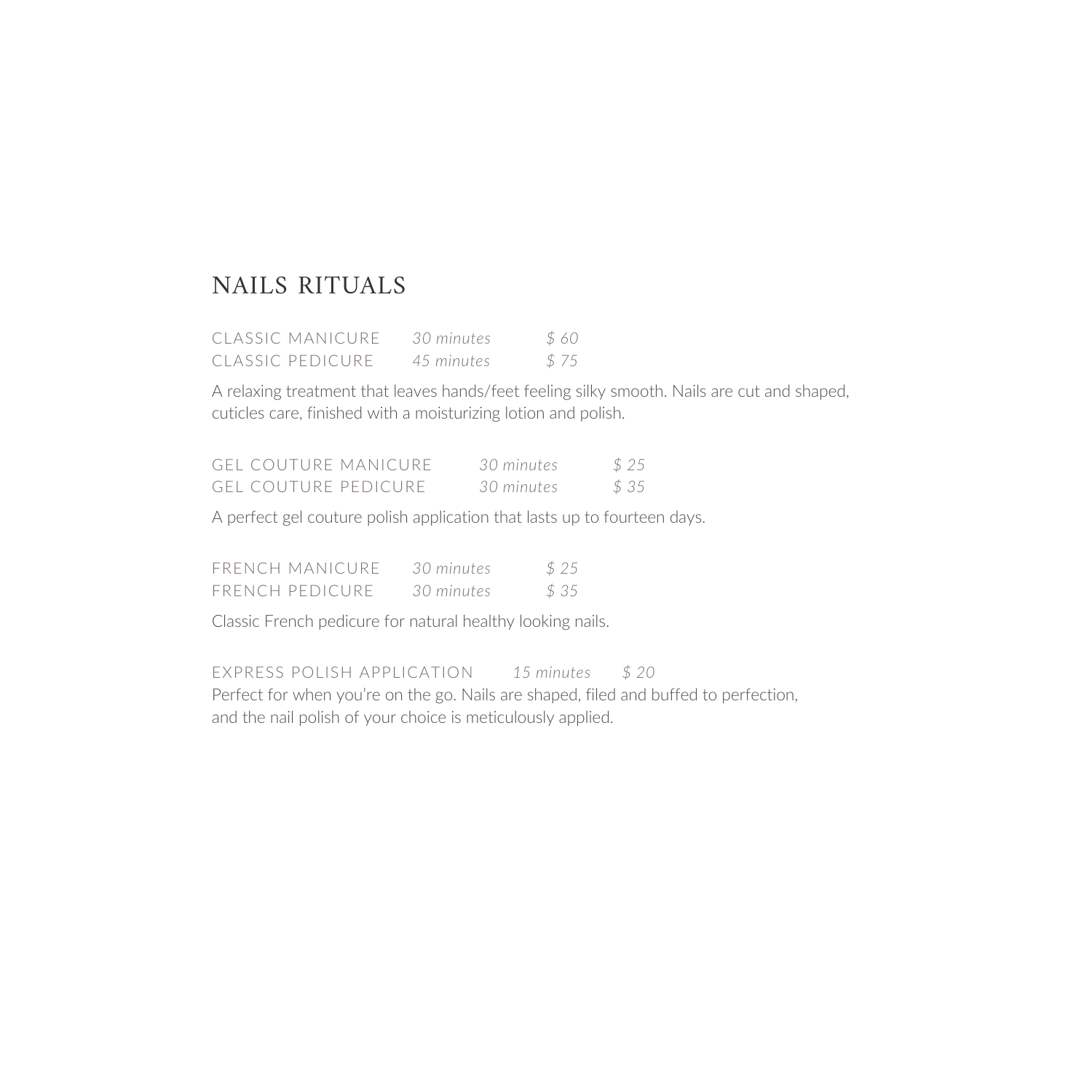# WAXING SILKY SMOOTH AND SELF CONFIDENCE

## WOMEN

| Eyebrow          | 25 minutes / \$25 |
|------------------|-------------------|
| Upper lip        | 15 minutes / \$15 |
| Full face        | 45 minutes / \$50 |
| Under arm        | 25 minutes / \$35 |
| Half arm         | 25 minutes / \$35 |
| Full arm         | 35 minutes / \$45 |
| Half leg         | 35 minutes / \$60 |
| Full leg         | 50 minutes / \$75 |
| <b>Bikini</b>    | 25 minutes / \$35 |
| <b>Brazilian</b> | 45 minutes / \$80 |

## MEN

| Shoulder & neck | 35 minutes / \$45 |  |
|-----------------|-------------------|--|
| Chest & stomach | 45 minutes / \$55 |  |
| Full back       | 50 minutes / \$80 |  |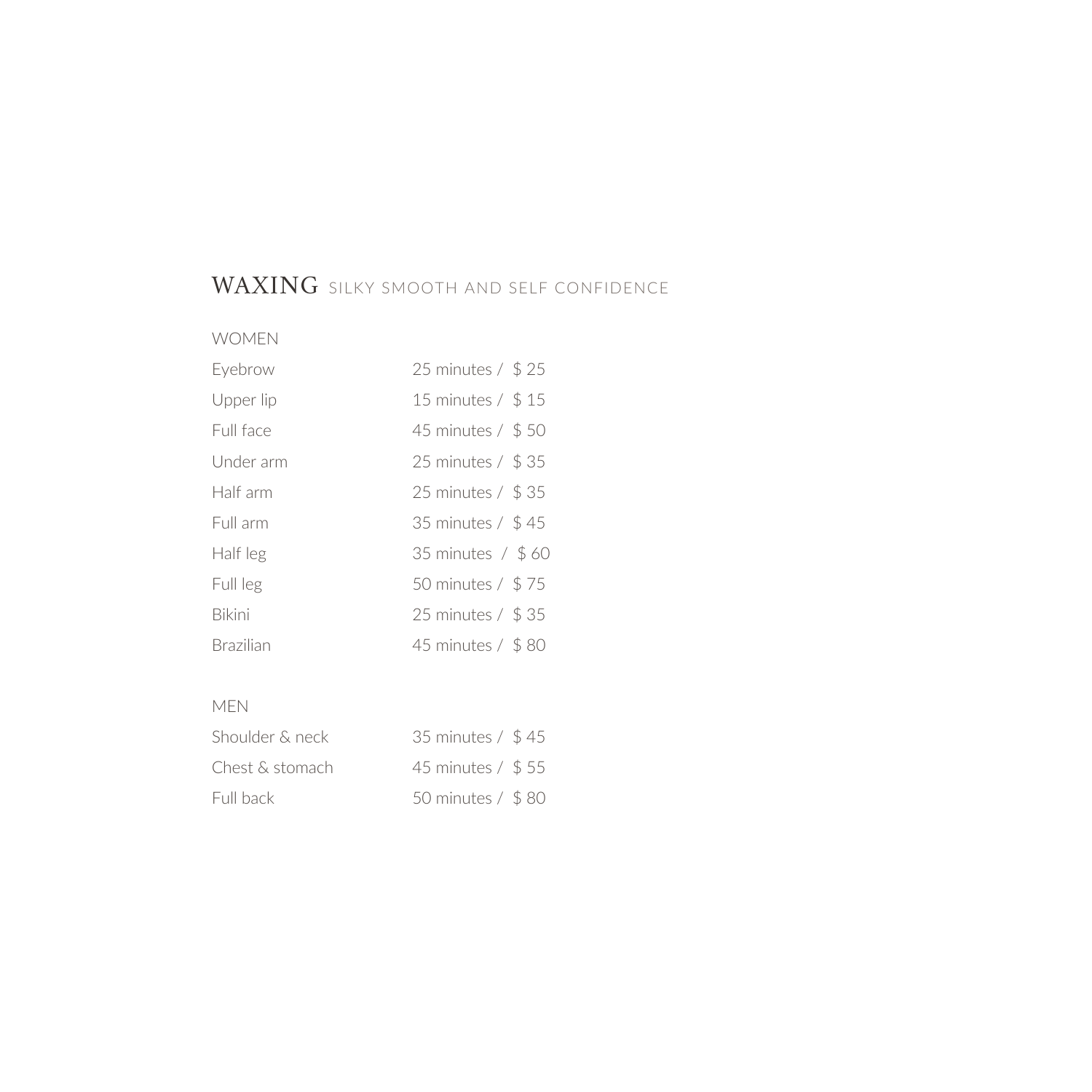# SPA ETIQUETTE

### RESERVATIONS

Please contact our Spa Reception team who will be able to guide you to the right choice. To ensure your preferred time and service is available we recommend that guests' to book spa appointments in advance. Treatments can be enjoyed as a retreat for yourself or booked as a duet' experience in our couple's suite. Walk-in appointments and same day reservations are welcome, and are based on availability. All spa treatments and packages will need to be guaranteed with a credit card.

### SPECIAL CONCERNS

Kindly advise us of any health conditions, allergies or injuries which could affect your choice of treatment when making your spa reservation. All information provided by the customer regarding their physical condition is entirely confidential and will be treated with the most discretion.

## CANCELLATIONS

If you must cancel or reschedule your spa reservations, please notify us at least 12 hours prior to your scheduled appointment time to avoid a cancellation charge. Cancellations made with less than 12-hour notice will be charged 50% and full amount will be charged for no-shows on the service.

#### ARRIVAL TIME

We recommend you arrive 30 minutes in advance of your treatment so that you can change, relax and enjoy the spa facilities. The spa will provide luxurious towels, robes and slippers and any amenities required for use during your spa visit.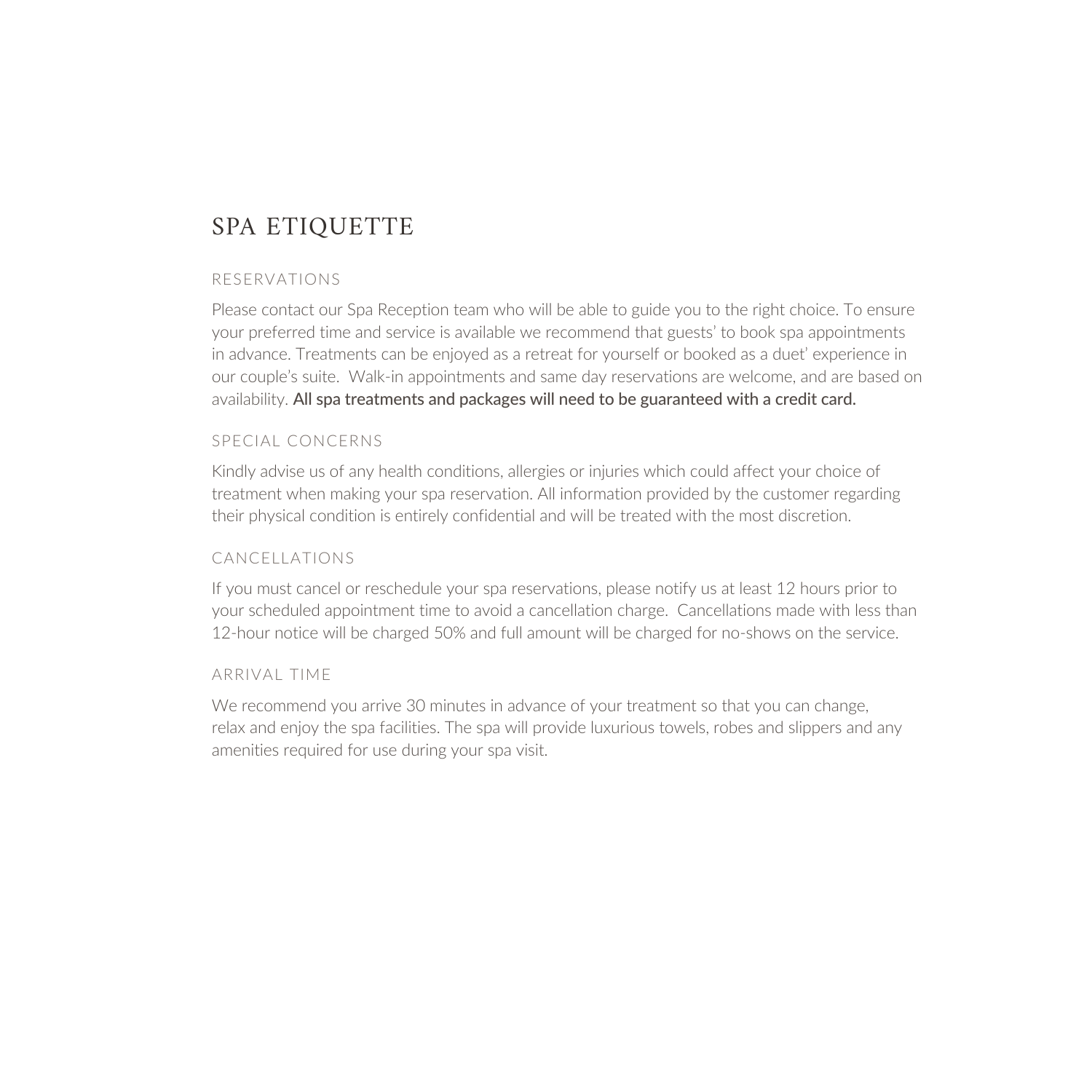## LATE ARRIVAL

If you arrive late for an appointment, the spa treatment may be abbreviated if it conflicts with another booking. Full charges may apply, so as not to inconvenience other bookings.

### EXTENSIONS

If you are unable to redeem your packages/gift vouchers within the time period stated, kindly note that no extensions will be granted.

### AGE MINIMUM

Children below 16 years old must be accompanied by parent and can only use the facilities under the supervision of an adult / parent.

\*\*\* Children under 16 years may not use the Hammam facilities.

## PRICES

All prices are quoted in American Dollars. All treatments are excluding the 10% service charge and 2% environmental fee. Gratuities for exemplary service is at the discretion of the guest.